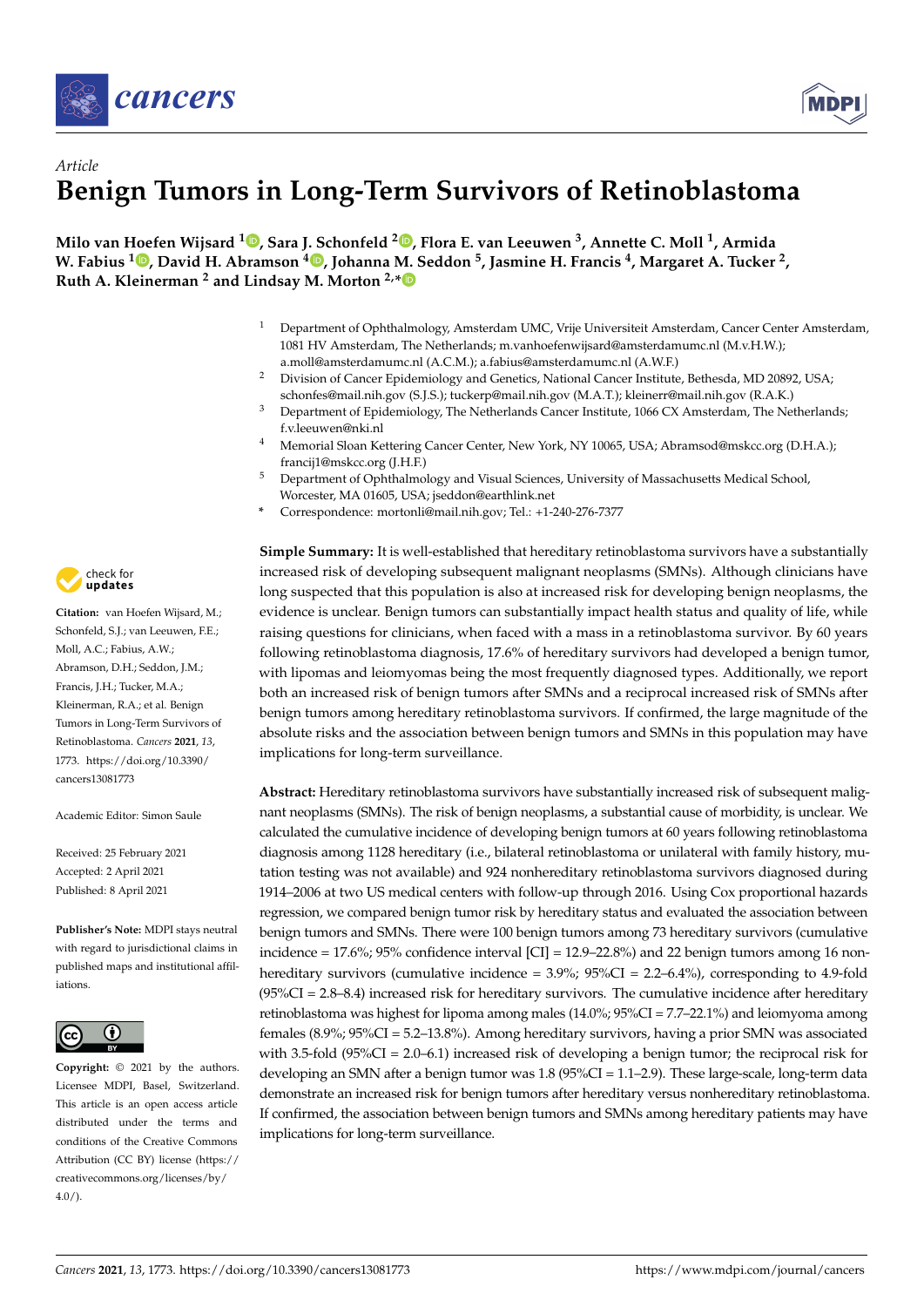**Keywords:** retinoblastoma; subsequent benign tumor; lipoma; *RB1*; leiomyoma; cumulative incidence; retinoblastoma survivor; epidemiology; hereditary retinoblastoma; subsequent malignant neoplasms

## **1. Introduction**

Retinoblastoma is the most common primary intraocular malignancy in infancy and childhood. Patients with hereditary retinoblastoma carry a germline mutation in the *RB1* gene and are at substantially increased risk of subsequent malignant neoplasms (SMNs) compared to patients with nonhereditary retinoblastoma and to the general population [\[1–](#page-9-0)[4\]](#page-9-1). Due to excellent survival following retinoblastoma, SMNs are now the leading cause of death in patients with hereditary retinoblastoma in economically advanced countries [\[5](#page-9-2)[,6\]](#page-9-3).

Less is known about the occurrence of subsequent benign neoplasms in retinoblastoma survivors. Previous reports, including one from our cohort, showed an excess of lipoma in patients with hereditary retinoblastoma compared to nonhereditary survivors [\[7–](#page-9-4)[9\]](#page-9-5), suggesting that germline *RB1* mutations may also contribute to benign tumor development. However, little is known about the occurrence of other types of benign tumors, and risk factors have not been evaluated, in part due to the fact that benign tumors are not reportable to most cancer registries and thus are not systematically ascertained by most cohorts. Nevertheless, lipomas can affect quality of life [\[10,](#page-9-6)[11\]](#page-10-0), uterine leiomyomas are responsible for heavy and prolonged menstrual bleeding and fertility issues [\[12\]](#page-10-1), and in survivors of childhood cancer other than retinoblastoma, subsequent benign meningiomas have been shown to cause significant neurologic morbidity and even mortality [\[13\]](#page-10-2). Thus, benign tumors can substantially impact health status and quality of life, while raising questions for clinicians when faced with a mass in a retinoblastoma survivor.

To improve our understanding of benign tumor occurrence among retinoblastoma survivors, we evaluated the risk for benign tumors in the National Cancer Institute Long-Term Follow-up Study of Retinoblastoma Survivors and whether the occurrence of benign tumors is associated with the occurrence of SMNs.

## **2. Methods**

## *2.1. Study Population and Data Collection*

A total of 2136 retinoblastoma patients, treated during 1914–2006 at two major medical centers in New York, NY and Boston, MA, were identified from medical records, as previously described in detail [\[1](#page-9-0)[,5\]](#page-9-2). Exclusion of non-US residents (*n* = 45), survivors who were first seen at a study center more than five years after initial retinoblastoma diagnosis (*n* = 29), and patients with insufficient information (e.g., missing date of birth or no follow-up, *n* = 10), resulted in an eligible study population of 2052 survivors.

Abstraction of detailed data for retinoblastoma diagnosis, treatment, and family history of retinoblastoma at time of diagnosis was performed in 1984, 1996 and 2006 for patients diagnosed from 1914–1984, 1985–1996, and 1997–2006 respectively. Based on medical record data at the time of retinoblastoma diagnosis, 1128 patients with bilateral disease or unilateral disease and a positive family history were classified as having hereditary retinoblastoma whereas the remaining 924 unilateral patients with no known family history at the time of retinoblastoma diagnosis were classified as nonhereditary. Mutation testing was not available in these patients.

The study was performed in accordance with the Declaration of Helsinki and was approved by the Special Studies Institutional Review Board at the National Cancer Institute, including informed consent for questionnaires from survivors or their legal guardians for survivors < 18 years of age.

#### *2.2. Subsequent Neoplasm Ascertainment*

Subsequent (i.e., after treatment for retinoblastoma) benign and malignant neoplasms were systematically ascertained through initial medical record review, periodic question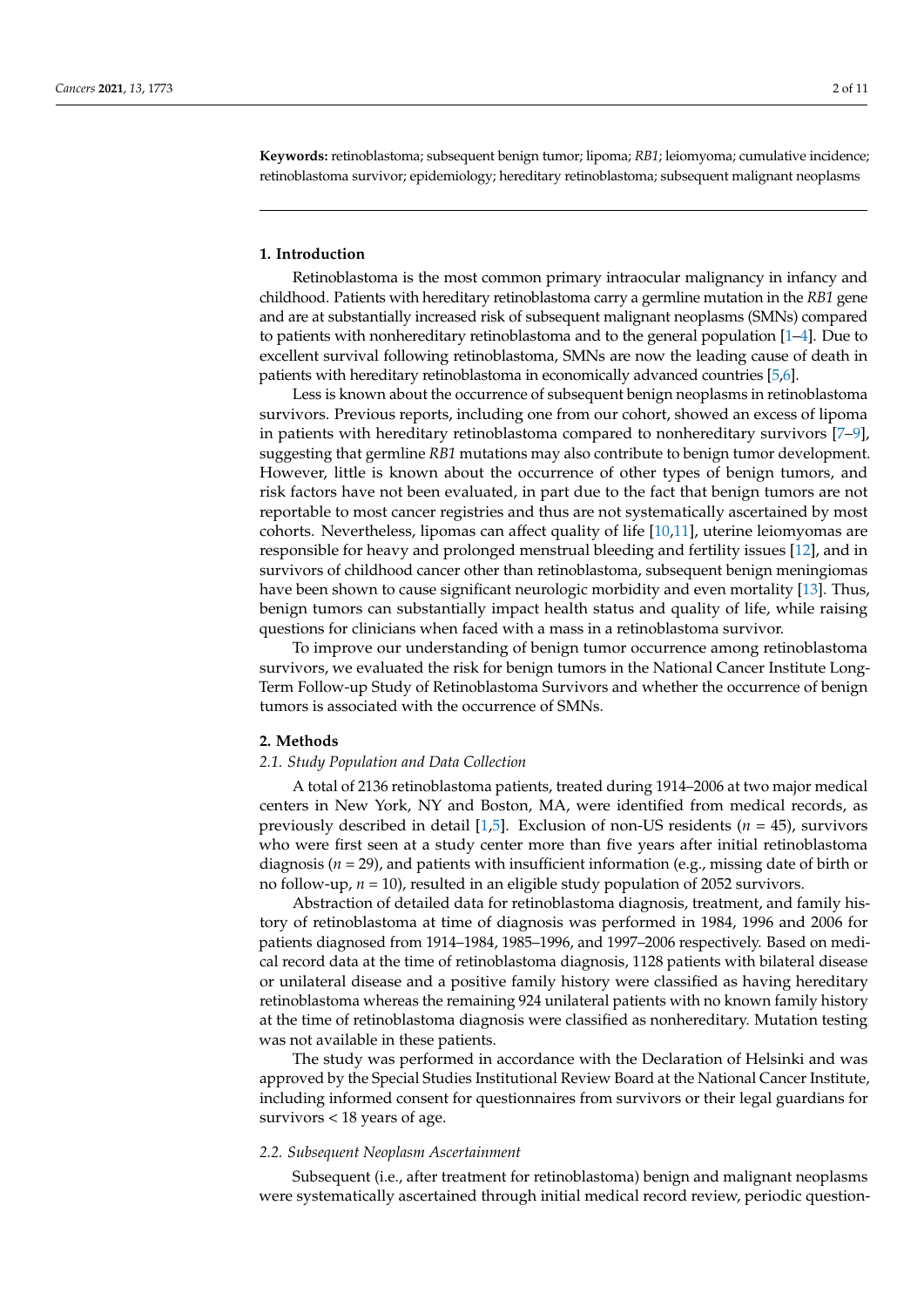naires administered to the cohort, and linkage with the National Death Index (NDI) up until 2016. Overall, approximately 63% of the cohort responded to at least one questionnaire, with a slightly higher proportion among nonhereditary (68.2%) than hereditary (59.0%) survivors. We restricted the present analyses to incident (not ascertained by NDI) neoplasms since benign tumors are unlikely to be ascertained through death certificates. Self-reported subsequent neoplasms were included in the analyses if they were confirmed by pathology reports.

Subsequent neoplasms were classified according to the International Classification of Diseases for Oncology (third edition) [\[14\]](#page-10-3). Neoplasms of uncertain behavior and in situ tumors were excluded from analysis. Benign skin nevi also were excluded because of inconsistent patient reporting. Benign tumors were classified by location, considering all neoplasms in the head and neck area to be within the field of external beam radiation therapy. SMNs were further categorized by type into soft tissue (the most common subsequent neoplasm type) or non-soft-tissue neoplasms based on ICD-O-3 morphology and topography codes [\[15\]](#page-10-4).

## *2.3. Statistical Analysis*

For all analyses, individuals were followed from-the date of retinoblastoma diagnosis until the earliest of an event (first benign tumor diagnosis or first SMN for analyses evaluating risk of SMN) or censored at the date of last contact which was defined as the date of last questionnaire or, for those individuals who never completed a follow-up questionnaire, the date of medical record abstraction or death (whichever occurred first).

Cumulative incidence, accounting for the competing risk of death, was calculated for benign tumors overall and for specific tumor types with at least five cases in either hereditary or nonhereditary survivors (Stata, version 14; StataCorp, College station, TX, USA) [\[16\]](#page-10-5). Subtype-specific analyses further accounted for competing risks from other subtypes. Among hereditary retinoblastoma survivors, we used Cox proportional hazards regression with time since retinoblastoma diagnosis as the time scale to examine treatment and demographic factors associated with benign tumors (hazard ratios [HRs] and corresponding 95% confidence intervals [CIs]). Year and age at retinoblastoma diagnosis, sex, family history of retinoblastoma, and treatment for retinoblastoma were included as covariates in multivariable models. There were too few benign tumors reported among nonhereditary survivors to examine these factors.

Since retinoblastoma is diagnosed mainly in infants, attained age is closely related to time since retinoblastoma diagnosis and therefore not adjusted for in the Cox model. Separate Cox models were constructed for benign subtypes with >10 cases. To examine the association between malignant and benign tumors, occurrence of a prior or concurrently diagnosed malignancy was included as a time-dependent variable in the analysis of benign tumors while occurrence of a prior or concurrently diagnosed benign tumor was included as a time-dependent variable in the analysis of SMNs. Analyses were conducted using SAS software (version 9.4; SAS Institute, Cary, NC, USA) and SPSS Statistics (version 24; IBM, Armonk, NY, USA).

## **3. Results**

Demographic and clinical characteristics of the cohort are listed in Table [1.](#page-3-0) Compared to nonhereditary survivors, retinoblastoma was diagnosed at a younger age in hereditary survivors and treatment mostly consisted of radiotherapy (85.9%, with or without chemotherapy), whereas the majority of nonhereditary retinoblastoma survivors (68.8%) underwent surgical treatment alone.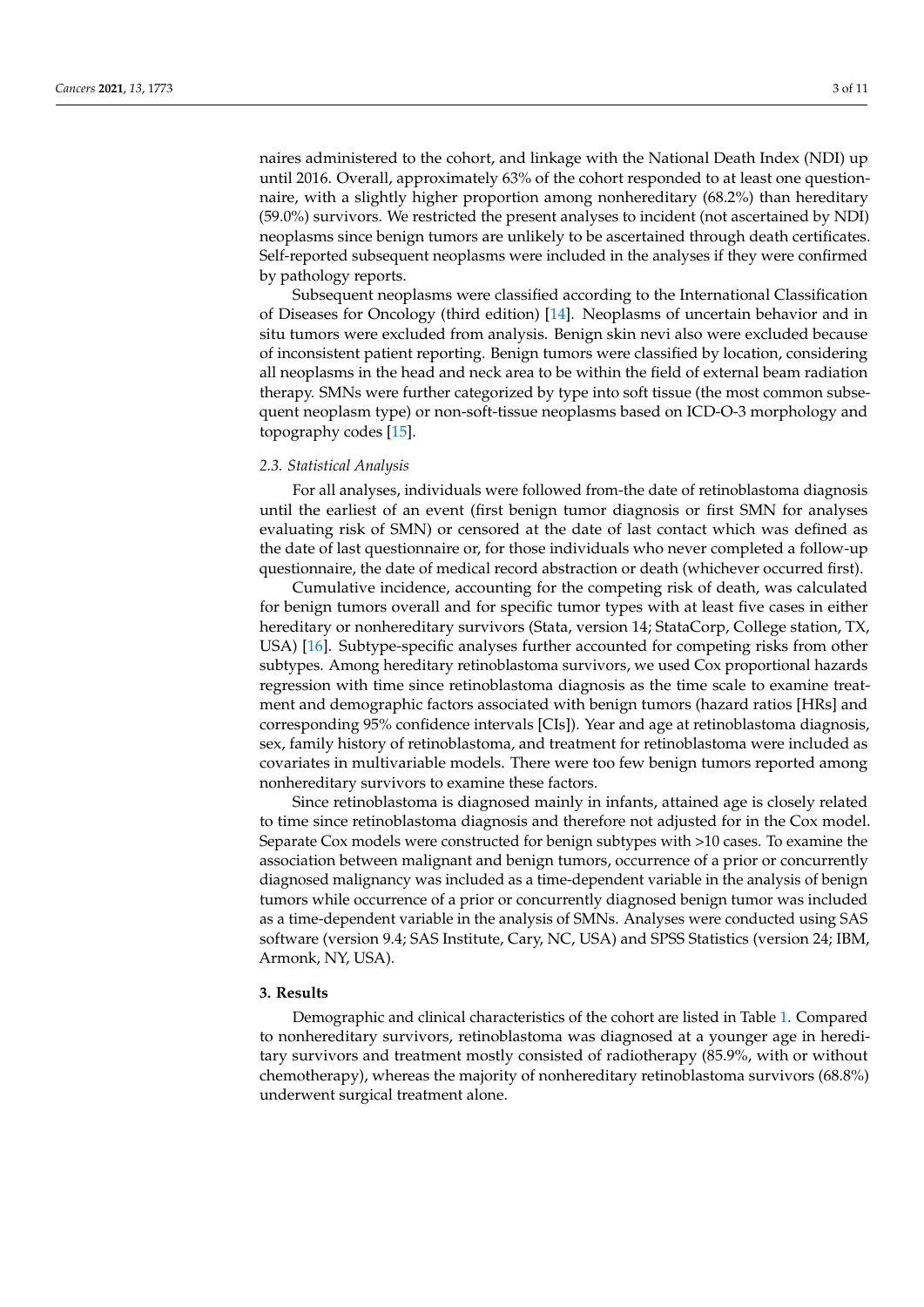<span id="page-3-0"></span>

|                                           | Hereditary * Retinoblastoma |               | Nonhereditary Retinoblastoma |               |
|-------------------------------------------|-----------------------------|---------------|------------------------------|---------------|
|                                           | N                           | $\frac{0}{0}$ | N                            | $\frac{0}{0}$ |
| <b>Total</b>                              | 1128                        | $100\%$       | 924                          | 100%          |
| Laterality                                |                             |               |                              |               |
| Unilateral                                | 29                          | 2.6%          | 924                          | 100%          |
| Bilateral                                 | 1099                        | 97.4%         | $\theta$                     | $0\%$         |
| <b>Sex</b>                                |                             |               |                              |               |
| Male                                      | 578                         | 51.2%         | 472                          | 51.1%         |
| Female                                    | 550                         | 48.8%         | 452                          | 48.9%         |
| Age at retinoblastoma diagnosis           |                             |               |                              |               |
| $0-11$ months                             | 661                         | 58.6%         | 200                          | 21.6%         |
| 12-23 months                              | 303                         | 26.9%         | 268                          | 29.0%         |
| $\geq$ 24 months                          | 164                         | 14.5%         | 456                          | 49.4%         |
| Calendar year of retinoblastoma diagnosis |                             |               |                              |               |
| 1914-1959                                 | 304                         | 27.0%         | 212                          | 22.9%         |
| 1960-1969                                 | 297                         | 26.3%         | 224                          | 24.2%         |
| 1970-1979                                 | 248                         | 22.0%         | 204                          | 22.1%         |
| 1980-2006                                 | 279                         | 24.7%         | 284                          | 30.7%         |
| Family history of retinoblastoma          |                             |               |                              |               |
| Yes                                       | 237                         | 21.0%         | $\theta$                     | $0.0\%$       |
| No/unknown                                | 891                         | 79.0%         | 924                          | 100.0%        |
| Treatment for retinoblastoma              |                             |               |                              |               |
| Surgery only                              | 90                          | $8.0\%$       | 636                          | 68.8%         |
| Radiotherapy, no chemotherapy             | 534                         | 47.3%         | 97                           | 10.5%         |
| Radiotherapy and chemotherapy             | 435                         | 38.6%         | 86                           | 9.3%          |
| Chemotherapy, no radiotherapy             | 38                          | 3.4%          | 58                           | 6.3%          |
| Other/unknown                             | 31                          | 2.7%          | 47                           | 5.1%          |

**Table 1.** Characteristics of 2052 retinoblastoma survivors.

\* Hereditary status was defined based on data collected from medical records at the time of retinoblastoma diagnosis. All patients with bilateral disease or unilateral disease and a positive family history (excluding offspring of the patients) were classified as having hereditary retinoblastoma; all other unilateral patients were classified as nonhereditary.

#### *3.1. Incidence of Benign Tumors*

During a median follow-up of 29.4 years (range: 0 to 88.8 years), we identified 22 benign tumors among 16 nonhereditary retinoblastoma survivors. The most common types were leiomyoma (*n* = 8, 36.4%), lipoma (*n* = 4, 18.2%), and osteochondroma (*n* = 4, 18.2%) (Supplemental Table S1). Cumulative incidence for developing a benign tumor in nonhereditary retinoblastoma survivors at 60 years follow-up was 3.9% (95%CI = 2.2% to 6.4%) (Figure [1A](#page-4-0)). The 60-year cumulative incidence was highest for leiomyoma (1.9%;  $95\%CI = 0.7\%$  to 4.0%).

During a median follow-up of 24.8 years (range: 0 to 75.1 years), 100 benign tumors were reported among 73 hereditary retinoblastoma survivors. Lipoma (*n* = 46, 46.0%), leiomyoma (*n* = 22, 22.0%), meningioma (*n* = 6, 6.0%), fibroma (*n* = 5, 5.0%), and benign breast tumors ( $n = 5, 5.0\%$ ) were the most frequently reported benign tumors (Table [2\)](#page-5-0). Nineteen patients were diagnosed with two or more benign tumors during follow-up, with multiple lipomas occurring most often. The majority (76.7%) of the first benign tumors observed were within soft tissue. Cumulative incidence for developing a benign tumor at 60 years after retinoblastoma was  $17.6\%$  (95%CI = 12.9% to 22.8%), with the highest cumulative incidence observed for lipomas (7.6%;  $95\%CI = 4.4\%$  to 12.0%) followed by leiomyomas (4.5%; 95%CI = 2.6% to 7.1%) and meningiomas (1.6%; 95%CI = 0.4% to 4.7%; Figure [1B](#page-4-0)). As illustrated in Table [2,](#page-5-0) we missed few subtype-specific cases by following patients only to their first benign tumor for analyses estimating cumulative incidence and HRs as the morphology of the first and subsequent benign tumor were the same in the vast majority of cases.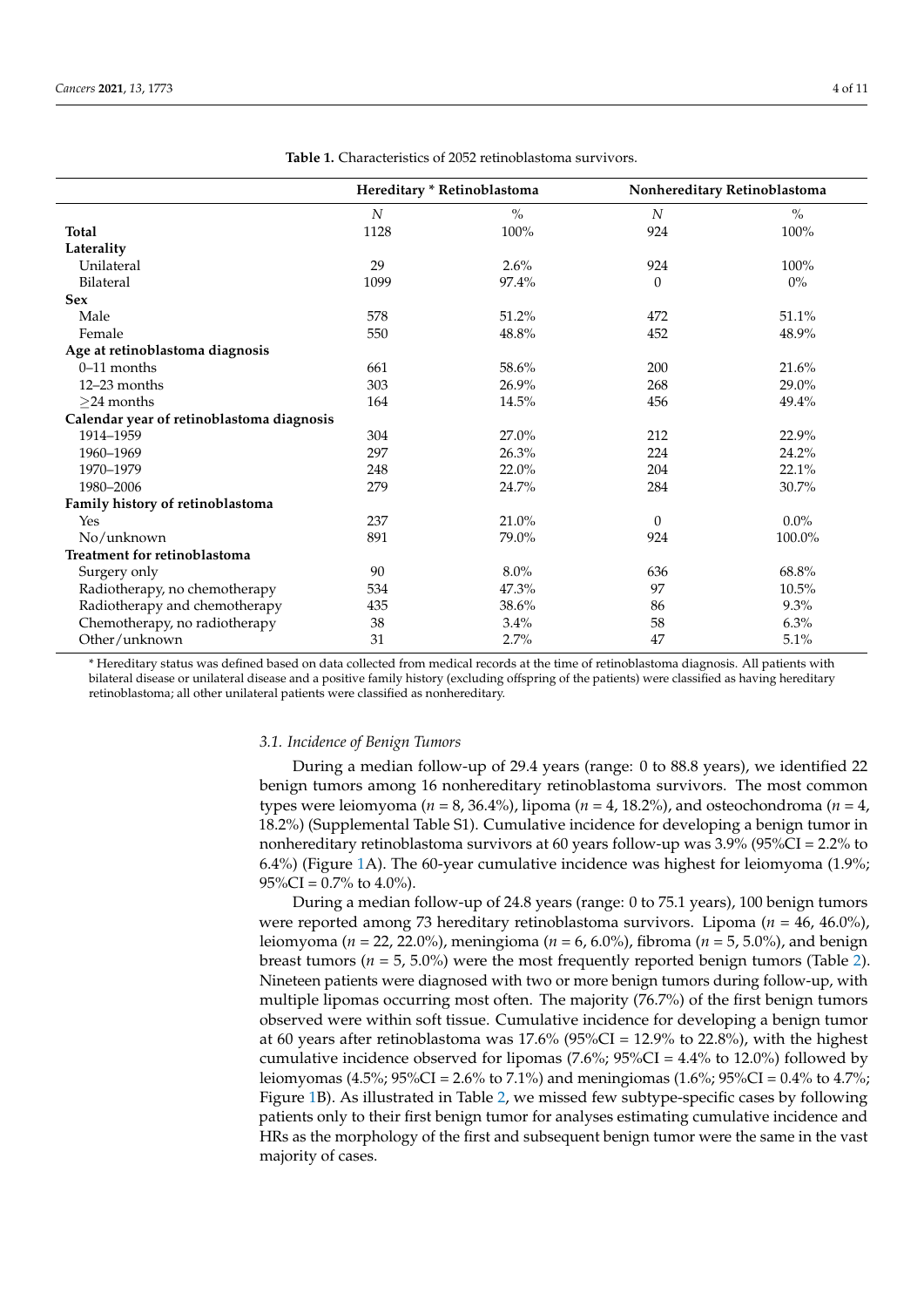<span id="page-4-0"></span>

**Figure 1.** Cumulative incidence of first benign tumors in retinoblastoma survivors by time since retinoblastoma diagnosis. Patients were followed until first benign tumor diagnosis or date of last questionnaire (patients who never completed a questionnaire were censored at the earliest of death or date of medical record abstraction). All analyses account for competing risk of death. Type-specific analyses further accounted for competing risk from diagnosis of another type. **Figure 1.** Cumulative incidence of first benign tumors in retinoblastoma survivors by time since retinoblastoma diagnosis.

Among female hereditary survivors, the cumulative incidence for developing a leiomy-oma was 8.9% (95%CI = 5.2% to 13.8%; Figure [1C](#page-4-0)) at 60 years after retinoblastoma. All cases of leiomyoma in this group were uterine whereas the one case among males occurred in the tumors (*n* = 5, 5.0%) were the most frequently reported benign tumors (Table 2). Nineteen orbit. For lipoma, the 60-year cumulative incidence was much higher among male hereditary survivors (14.0%; 95%CI = 7.7% to 22.1% (*n* = 24)) compared to female survivors (1.2%; 95%CI = 0.2% to 4.2% ( $n = 3$ ); Figure [1D](#page-4-0)). At 60 years following retinoblastoma, the cumulative incidence of head/neck ( $n = 16$ ; in-field) lipoma was 5.1% (95%CI = 2.4% to 9.5%) and that for body and extremities ( $n = 12$ ; out-of-field) was  $2.5\%$  ( $95\%$ CI =  $1.3\%$  to  $4.4\%$ ).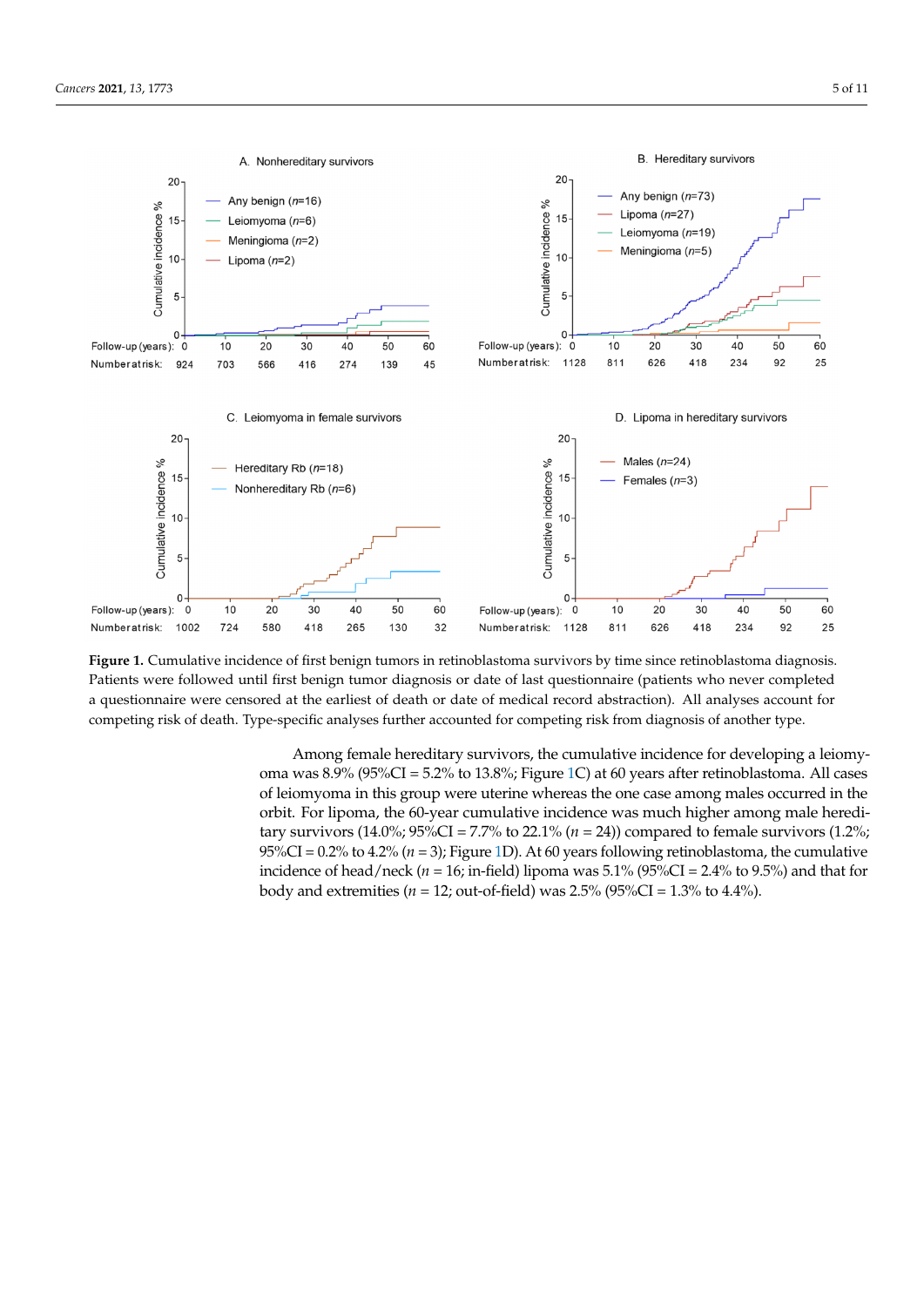| <b>First Benign Tumor</b>  | <b>Second Benign Tumor</b> | <b>Subsequent Benign Tumors</b> | $N$ People |
|----------------------------|----------------------------|---------------------------------|------------|
| Lipoma                     |                            |                                 | 16         |
| Lipoma                     | Lipoma                     |                                 | 6          |
| Lipoma                     | Lipoma                     | 3rd Lipoma                      | 2          |
| Lipoma                     | Lipoma                     | 3rd & 4th Lipoma                |            |
| Lipoma                     | Lipoma                     | 3rd, 4th & 5th Lipoma           |            |
| Lipoma                     | Neurilemoma                |                                 | 1          |
| Leiomyoma                  |                            |                                 | 17         |
| Leiomyoma                  | Leiomyoma                  |                                 | 2          |
| Meningioma                 |                            |                                 | 4          |
| Meningioma                 | Meningioma                 |                                 | 1          |
| Fibroma                    |                            |                                 | 2          |
| Fibroma                    | Fibroma                    |                                 | 1          |
| Fibroma                    | Breast (noninvasive)       |                                 | 1          |
| Breast (noninvasive)       |                            |                                 | 4          |
| Thyroid adenoma            | Leiomyoma                  |                                 | 1          |
| Thyroid adenoma            | Lipoma                     |                                 |            |
| Sebaceous adenoma          |                            |                                 | 1          |
| Cutaneous adnexal tumor    | Lipoma                     |                                 |            |
| Hemangioma                 | Hemangioma                 |                                 | 1          |
| Astrocytoma                |                            |                                 | 1          |
| Sinus myxoma               |                            |                                 | 1          |
| Lymphangioma               |                            |                                 | 1          |
| Hemangioma                 |                            |                                 | 1          |
| Fibrous histiocytoma       |                            |                                 | 1          |
| Ovarian adenoma            |                            |                                 | 1          |
| Tongue papilloma           |                            |                                 | 1          |
| Colorectal, unspecified    |                            |                                 | 1          |
| Head and neck, unspecified |                            |                                 | 1          |

<span id="page-5-0"></span>**Table 2.** Patterns of benign tumors \* among hereditary retinoblastoma survivors who reported at least one benign tumor during follow-up.

\* Morphology codes for 100 benign tumors in hereditary retinoblastoma survivors included 46 lipomas (ICD-O-3 morphology: 8850, 8857, 8861), 22 leiomyomas (8890), six meningiomas (9530–9531), five fibromas (8810, 8832, 9010, 9540), five breast (M-8503, 9010, 9020), two thyroid adenomas (8330), three hemangiomas (9120), one sebaceous adenoma (8410), one astrocytoma (9400), one sinus myxoma (8840), one lymphangioma (code not specified), one fibrous histiocytoma (8830), one ovarian adenoma (8440), one tongue papilloma (8050), one neurilemoma (9560), one cutaneous adnexal tumor (8407), one head and neck, unspecified (8000), and one colorectal (unspecified).

#### *3.2. Risk Factors for Benign Tumors*

In univariate analysis, hereditary retinoblastoma survivors had nearly fivefold increased risk of benign tumors compared with nonhereditary survivors ( $HR = 4.9$ ; 95%CI = 2.8 to 8.4). Among hereditary retinoblastoma survivors, we examined risk factors for any benign tumor and the two most common benign subtypes (based on follow-up to the first benign tumor of any kind). In multivariable analyses, none of the demographic factors were statistically significantly associated with a higher risk of developing a benign tumor overall (Table [3\)](#page-6-0). However, consistent with the cumulative incidence estimates, compared with males, female patients had one-eighth the risk of lipoma ( $HR = 0.1$ ,  $95\%CI = 0.0$  to 0.4) but 21-times the risk of leiomyoma (HR = 21.1,  $95\%CI = 2.8$  to 161.0). Although treatment was not statistically significantly associated with benign tumors (any, lipoma or leiomyoma) among hereditary retinoblastoma survivors, we observed a 2.7 fold increased risk ( $95\%CI = 0.9$  to 8.0) of leiomyoma after combined treatment with chemotherapy with radiotherapy compared with radiotherapy alone. Notably, radiotherapy (compared with no radiotherapy) was not significantly associated with risk of head/neck lipoma (HR =  $1.2$ ;  $95\%$ CI = 0.3 to 5.7; data not shown).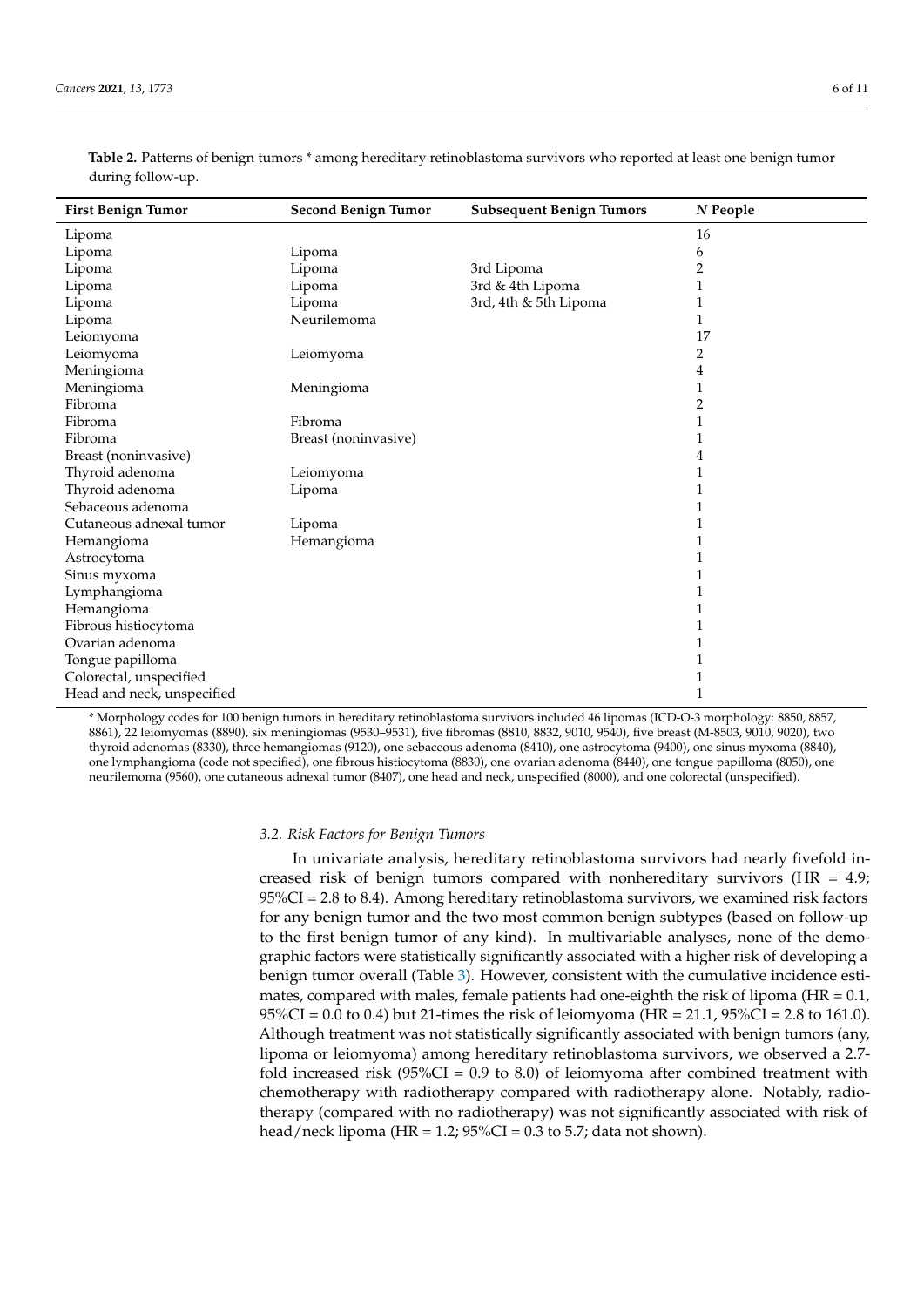<span id="page-6-0"></span>

|                                     |                  |                        | Any Benign             |                        | Lipoma                 |                        | Leiomyoma              |
|-------------------------------------|------------------|------------------------|------------------------|------------------------|------------------------|------------------------|------------------------|
|                                     | $\sqrt{N}$ Total | $\boldsymbol{N}$ Cases | HR (95% CI) $\ddagger$ | $\boldsymbol{N}$ Cases | HR (95% CI) $\ddagger$ | $\boldsymbol{N}$ Cases | HR (95% CI) $\ddagger$ |
| <b>Total</b>                        | 1128             | 73                     |                        | 27                     |                        | 19                     |                        |
| <b>Sex</b>                          |                  |                        |                        |                        |                        |                        |                        |
| Male                                | 578              | 35                     | $1.0$ (Ref)            | 24                     | $1.0$ (Ref)            | $\mathbf{1}$           | $1.0$ (Ref)            |
| Female                              | 550              | 38                     | $1.1(0.7-1.8)$         | 3                      | $0.1(0.0-0.4)$ *       | 18                     | $21.1(2.8-161.0)$      |
| Family history of<br>retinoblastoma |                  |                        |                        |                        |                        |                        |                        |
| No/Unknown                          | 891              | 60                     | $1.0$ (Ref)            | 21                     | $1.0$ (Ref)            | 18                     | $1.0$ (Ref)            |
| Yes                                 | 237              | 13                     | $1.1(0.6-2.1)$         | 6                      | $1.3(0.5-3.4)$         | $\mathbf{1}$           | $0.4(0.1 - 3.1)$       |
| Age at RB diagnosis                 |                  |                        |                        |                        |                        |                        |                        |
| $0-11$ months                       | 661              | 39                     | $1.0$ (Ref)            | 12                     | $1.0$ (Ref)            | 9                      | $1.0$ (Ref)            |
| $12 - 23$<br>months                 | 303              | 18                     | $0.7(0.4-1.3)$         | 9                      | $1.2(0.5-2.9)$         | 5                      | $0.6(0.2-1.9)$         |
| $>24$ months                        | 164              | 16                     | $1.4(0.8-2.6)$         | 6                      | $1.9(0.7-5.2)$         | 5                      | $1.1(0.3-3.5)$         |
| Year of RB diagnosis                |                  |                        |                        |                        |                        |                        |                        |
| 1914-1959                           | 304              | 34                     | $1.0$ (Ref)            | 15                     | $1.0$ (Ref)            | 7                      | $1.0$ (Ref)            |
| 1960-1969                           | 297              | 26                     | $0.7(0.4-1.2)$         | 9                      | $0.5(0.2-1.2)$         | 7                      | $1.1(0.4-3.2)$         |
| 1970-1979                           | 248              | 10                     | $0.6(0.3-1.3)$         | 3                      | $0.4(0.1-1.4)$         | $\mathbf 5$            | $3.0(0.9-10.0)$        |
| 1980-2006                           | 279              | 3                      | $0.5(0.1-1.6)$         | $\theta$               |                        | $\mathbf{0}$           |                        |
| Treatment for retinoblastoma        |                  |                        |                        |                        |                        |                        |                        |
| Radiation,                          |                  |                        |                        |                        |                        |                        |                        |
| no                                  | 534              | 33                     | $1.0$ (Ref)            | 12                     | $1.0$ (Ref)            | 5                      | $1.0$ (Ref)            |
| chemotherapy                        |                  |                        |                        |                        |                        |                        |                        |
| Radiation                           |                  |                        |                        |                        |                        |                        |                        |
| and                                 | 435              | 35                     | $1.4(0.9-2.3)$         | 13                     | $1.5(0.7-3.4)$         | 12                     | $2.7(0.9 - 8.0)$       |
| chemotherapy                        |                  |                        |                        |                        |                        |                        |                        |
| Other <sup>+</sup>                  | 159              | 5                      | $0.6(0.2-1.5)$         | 2                      | $0.6(0.1-2.6)$         | $\overline{2}$         | $1.5(0.3 - 8.0)$       |
| Prior malignancy                    |                  |                        |                        |                        |                        |                        |                        |
| No                                  | 932              | 54                     | $1.0$ (Ref)            | 18                     | $1.0$ (Ref)            | 13                     | $1.0$ (Ref)            |
| Yes                                 | 196              | 19                     | $3.5(2.0-6.1)$ *       | 9                      | $3.7(1.6 - 8.7)$ *     | 6                      | 6.4 $(2.2 - 18.7)$ *   |

| <b>Table 3.</b> Risk factors for benign tumors among 1128 hereditary retinoblastoma survivors. |  |
|------------------------------------------------------------------------------------------------|--|
|                                                                                                |  |

\* Statistically significant *p* < 0.05. † Includes 16 hereditary survivors treated with radiotherapy but unknown chemotherapy status; the remainder were not reported to have received chemotherapy or radiotherapy (i.e., were treated with surgery alone). ‡ Hazard ratios (HRs) and corresponding 95% confidence intervals (CIs) based on multivariable Cox regression model for risk of any benign tumor among hereditary retinoblastoma survivors and for risk of the common benign subtypes lipoma and leiomyoma.

#### *3.3. SMNs and Subsequent Risk for Benign Tumors*

We identified 252 hereditary retinoblastoma survivors who developed  $\geq$  one incident SMN during follow-up. Nineteen hereditary survivors (26%) with a benign tumor had a prior (*n* = 16) or concurrent (*n* = 3) SMN. In multivariable analyses, a prior/concurrent SMN diagnosis was associated with a higher risk of any benign tumor (HR =  $3.5$ ;  $95\%CI = 2.0$  to  $6.1$ ; Table [3\)](#page-6-0). In additional analyses by time since SMN diagnosis, risk for developing a benign tumor was highest within the first year after SMN diagnosis (HR = 12.2; 95%CI = 5.1 to 29.0), nonsignificantly elevated 1–5 years (HR = 2.1;  $95\%CI = 0.7$  to 6.9) and again significantly elevated at  $\geq$ 5 years (HR = 2.8; 95%CI = 1.4 to 5.7). A prior or concurrent SMN was associated with a higher risk of both lipoma (HR =  $3.6$ ;  $95\%$ CI =  $1.5$  to  $8.7$ ) and leiomyoma (HR =  $6.4$ ; 95%CI = 2.2 to 18.6). Risk for any benign tumor did not appear to vary whether prior SMN was of a soft tissue type (HR = 3.6;  $95\%CI = 1.6$  to 8.1) or non-soft tissue type (HR = 3.5;  $95\%CI = 1.8$  to 6.6). We also noted similarly elevated risks of lipomas and leiomyomas by prior/concurrent SMN type (data not shown).

## *3.4. Benign Tumors and Subsequent Risk for SMNs*

Twenty of the 252 hereditary retinoblastoma survivors who developed an incident SMN (7.9%) during follow-up had a benign tumor at or before SMN diagnosis. Multivari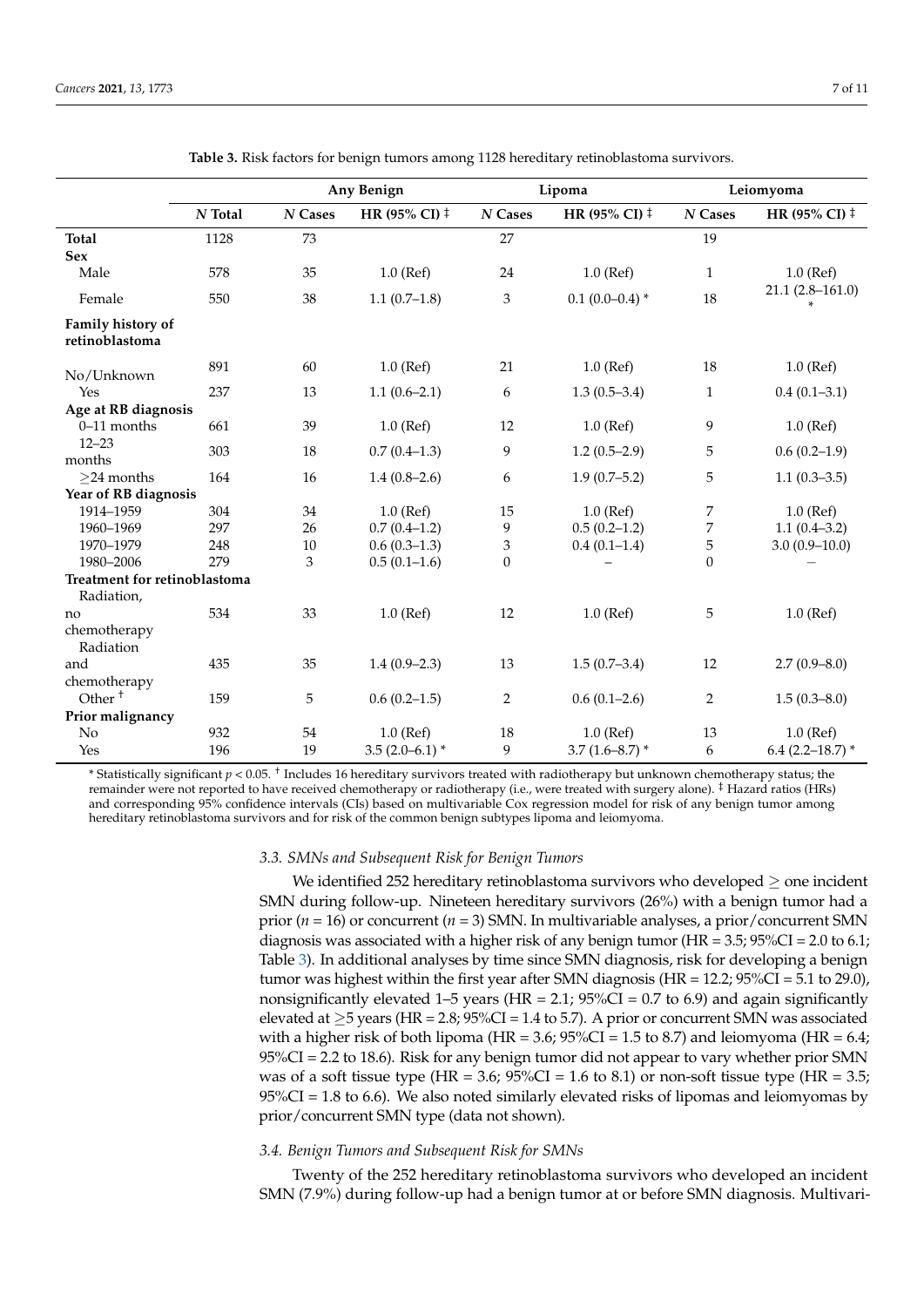able Cox regression revealed that a prior benign tumor was associated with a higher risk of developing an SMN (HR =  $1.8$ ;  $95\%CI = 1.1$  to 2.9). Secondary analysis showed this risk was only significant within the first year after benign tumor diagnosis ( $HR = 6.0$ ;  $95\%CI =$ 2.2 to 16.3) and not thereafter [1–5 years, HR = 1.6 (95%CI = 0.6 to 4.3);  $\geq$ 5 years, HR = 1.5  $(95\%CI = 0.8$  to 2.7)].

### **4. Discussion**

Using large-scale, long-term follow-up data from a well-characterized clinical cohort, we present novel data showing that hereditary retinoblastoma survivors have a 4.9-fold increased risk of benign tumors compared to nonhereditary retinoblastoma survivors. Our results are consistent with the long-presumed heightened risk of benign subsequent tumors in this population, which was previously reported only in small case series or individual reports, and likely indicate the involvement of germline *RB1* mutations in benign tumor development in these patients. We report an estimated cumulative incidence of 17.6 for developing a benign tumor at 60 years following hereditary retinoblastoma diagnosis, with lipoma and leiomyoma accounting for the largest risks. Female survivors had a markedly lower risk of lipoma compared with male survivors, but a statistically significantly higher risk of leiomyoma (mainly occurring in the uterus). Moreover, we found that occurrence of benign tumors was associated with the occurrence of SMNs in hereditary patients.

Although benign tumor occurrence may have important clinical impact for hereditary retinoblastoma survivors, our estimated cumulative incidence is somewhat lower than that recently reported among survivors of childhood cancers other than retinoblastoma in the Netherlands which estimated a 30-year cumulative incidence of 7.3% (95%CI = 5.8% to 9.1%) among individuals diagnosed with a first primary childhood cancer during 1963–1984 [\[17\]](#page-10-6). The corresponding estimate in our cohort at 30 years is  $4.4\%$  ( $95\%CI = 3.1$  to 6.1). It is unclear whether the lower cumulative incidence reported here reflects differences in susceptibility to and/or surveillance for benign tumors among retinoblastoma versus other childhood cancer survivors or methodologic differences in the studies. Notably, in the Dutch cohort, meningioma represented the most common benign tumor after childhood cancer, mainly after high-dose, full-volume cranial radiotherapy [\[17](#page-10-6)[,18\]](#page-10-7); however, similar treatments are uncommon for retinoblastoma. Additionally, whereas that study based ascertainment on linkage with a database containing results from all pathology examinations in the Netherlands, our study largely relied on directly surveying survivors, with subsequent confirmation of self-reported benign tumors through pathology report review (i.e., from biopsies).

Consistent with SMN findings in hereditary retinoblastoma survivors [\[19\]](#page-10-8), tumors of soft tissue origin were the most common type of benign tumor. We report a cumulative incidence of 7.6% for lipoma in hereditary survivors at 60 years, confirming our previous findings of heightened prevalence of lipoma in this group [\[7\]](#page-9-4) and substantiating reported lipoma occurrence in several families and incident cases with hereditary retinoblastoma [\[8,](#page-9-7)[9\]](#page-9-5). Previous cytogenetic analyses have shown *RB1* loss in lipoma [\[20–](#page-10-9)[22\]](#page-10-10), providing support for an association between germline *RB1* mutations in hereditary retinoblastoma and a high incidence of lipoma in these survivors. In our study, more than a third of hereditary survivors with a lipoma developed multiple lipomas, consistent with results from a literature review of multiple lipomas after retinoblastoma [\[21\]](#page-10-11). Although incidence and prevalence of lipoma is poorly reported in the literature [\[23\]](#page-10-12), our observation of higher lipoma risk among males versus females is consistent with previous reports suggesting that lipoma occurs more frequently in men, also noted in a general population case series in which 57/66 (86%) cases of dysplastic lipoma were found in men [\[24\]](#page-10-13). In our study, lipoma was the only frequent benign tumor that occurred both in and outside of the radiotherapy field, but we did not observe a significant association between radiotherapy and head-and-neck lipoma.

Leiomyoma was the second most commonly reported benign tumor in hereditary retinoblastoma survivors in our study. All but one were uterine leiomyomas, which explains the high hazard ratio for leiomyoma for women compared to men and a cumulative incidence of 8.9% in female hereditary survivors at 60 years. It is uncertain how this compares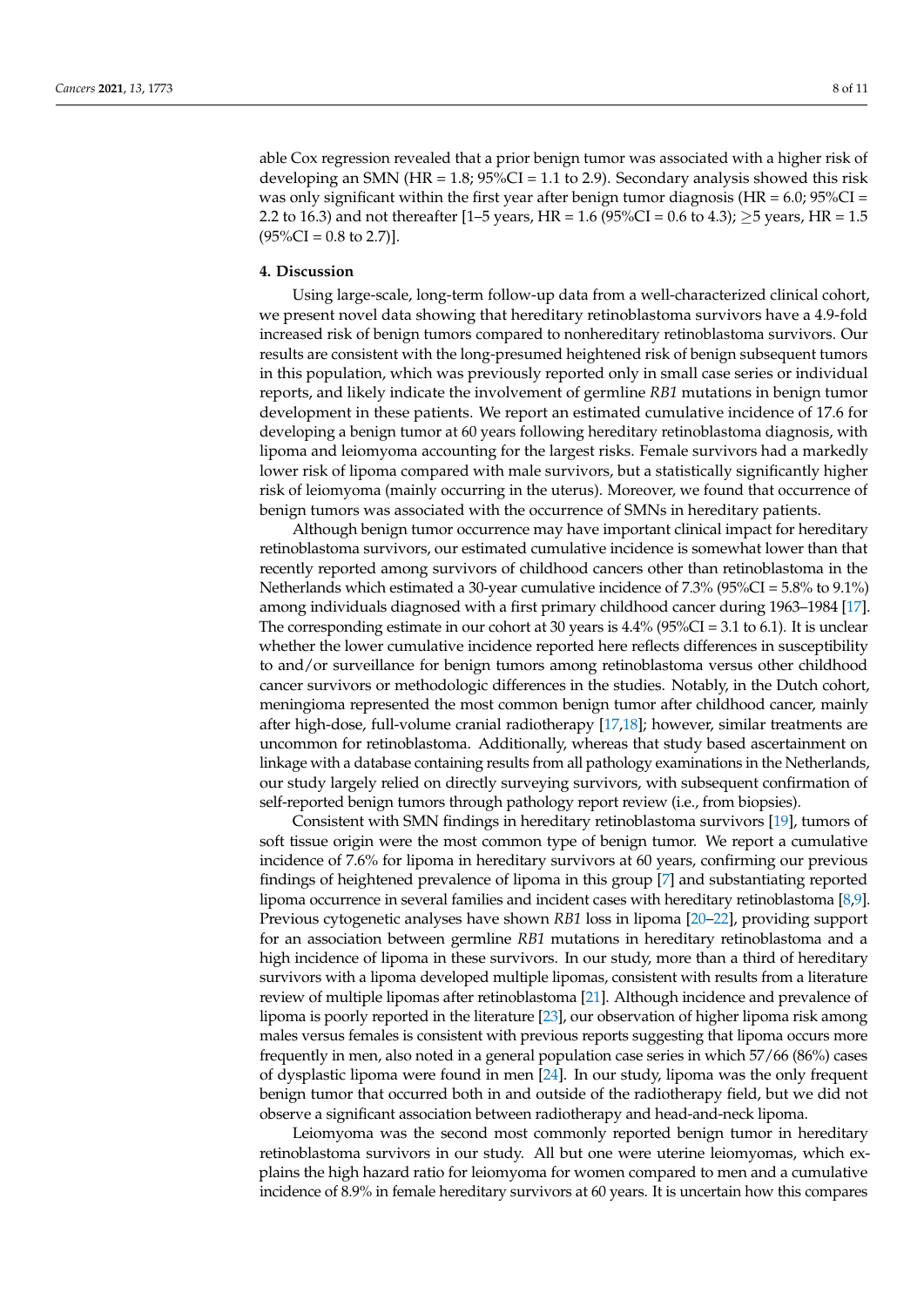to the general population as previous studies have mainly been conducted in symptomatic women or women undergoing hysterectomy. A cross-sectional study of 1756 women with uterine-related symptoms reported leiomyomas ranging from 12–24% [\[25\]](#page-10-14). A striking risk for malignant uterine leiomyosarcoma has previously been reported among hereditary survivors in our cohort [\[26\]](#page-10-15). During follow-up for this study, only one female hereditary survivor was diagnosed with a leiomyoma and a leiomyosarcoma of pelvic origin. In general, it appears that benign uterine leiomyomas do not progress into leiomyosarcoma [\[27\]](#page-10-16). Although our data do not provide any evidence for an association between leiomyoma and leiomyosarcoma, this is difficult to study because previously most retinoblastoma survivors in our cohort diagnosed with symptomatic uterine leiomyomata underwent hysterectomy [\[26\]](#page-10-15). Finally, we note that chemotherapy was associated with a nonsignificantly increased risk for the development of leiomyoma. Previously, we reported significantly higher risks of leiomyosarcoma among patients who received alkylating agent chemotherapy in addition to radiotherapy versus those who received radiotherapy alone [\[1\]](#page-9-0), thus additional investigation of the role of chemotherapy in leiomyoma is warranted.

Benign meningioma was diagnosed in five hereditary survivors, resulting in a cumulative incidence of 1.6% at 60 years. Meningiomas may have been underascertained in this study, given that a substantial proportion of benign meningioma cases are based only on diagnostic imaging and lack histological confirmation (50% in a recent study based on cancer registry data in the US) [\[28\]](#page-10-17). Although radiotherapy for childhood cancer is a well-established risk factor for meningioma [\[18,](#page-10-7)[29,](#page-10-18)[30\]](#page-10-19) and all five hereditary survivors with a meningioma in this study received external beam radiotherapy for their retinoblastoma, the small sample size precluded detailed assessment of meningioma risk factors in this study.

A prior or concurrent SMN was associated with a higher risk for benign tumors. The risk was the highest in the first year after SMN diagnosis, suggesting that heightened surveillance may in part explain this increase. However, the threefold elevated risk observed after five years suggests that surveillance is not the only factor. We found that a prior benign tumor was also associated with higher risk for SMNs in hereditary survivors, but this was only statistically significant during the first year following benign tumor diagnosis.

The challenge of studying subsequent benign tumors in a sufficiently large population of retinoblastoma survivors lies in the systematic ascertainment. Benign tumors are not reportable to most cancer registries nor are they likely to be a major cause of death. By directly surveying survivors, followed by pathology report confirmation, we systematically ascertained benign tumors in this population. We sought to reduce the potential for spurious findings due to heightened medical surveillance by limiting our analyses to systematically ascertained confirmed cases. Nonetheless, some limitations of our study warrant consideration. In general, over 10% of patients with sporadic unilateral retinoblastoma have a germline *RB1* mutation [\[31\]](#page-10-20). Because mutation testing was not available, some unilateral hereditary patients may be incorrectly considered as nonhereditary in this study, which may have inflated our risk estimates for nonhereditary retinoblastoma survivors. However, it is also possible that health care providers and hereditary survivors, knowing their elevated cancer risk, may be more inclined to investigate a less suspicious (benign) tumor leading to more histologically confirmed tumors in this group compared with nonhereditary survivors. Irrespective of hereditary status, ascertainment is probably incomplete because we largely relied on patient-report and pathology report confirmation, thus un-biopsied or asymptomatic benign tumors would have been missed.

#### **5. Conclusions**

In summary, hereditary retinoblastoma survivors have a significantly higher incidence of benign tumors than nonhereditary survivors, with lipomas and leiomyomas being the most frequently diagnosed benign tumor types. We noted a striking predominance of lipoma in men and leiomyoma in women. In contrast to SMNs [\[1,](#page-9-0)[2,](#page-9-8)[15\]](#page-10-4), these data do not point to a major role for retinoblastoma treatment in the risk of subsequent benign tumors.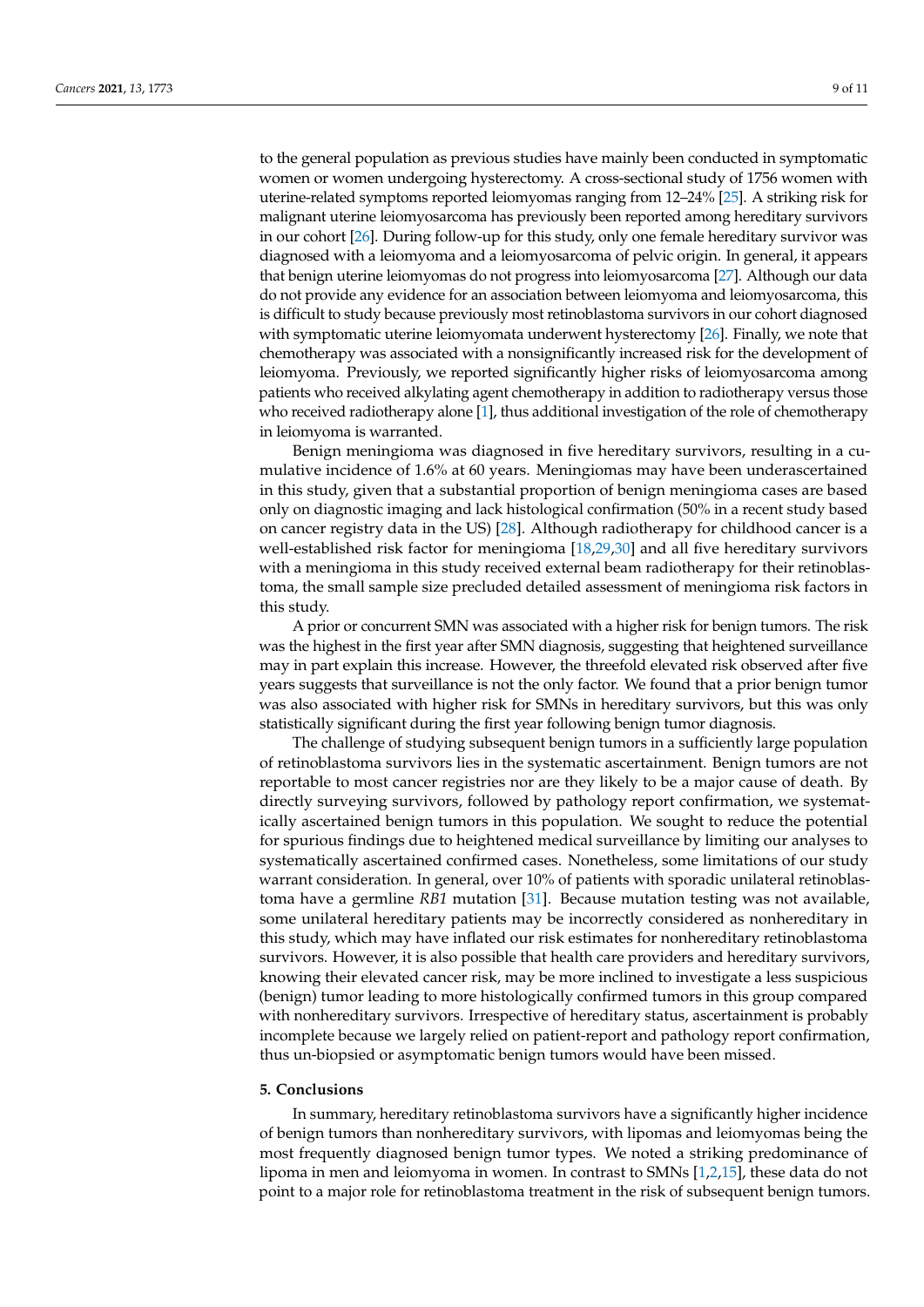Our findings suggest that there is an association between the occurrence of benign and malignant subsequent tumors among hereditary patients, but more data are needed to understand this association and the potential implications for long-term surveillance.

**Supplementary Materials:** The following are available online at [https://www.mdpi.com/article/10](https://www.mdpi.com/article/10.3390/cancers13081773/s1) [.3390/cancers13081773/s1,](https://www.mdpi.com/article/10.3390/cancers13081773/s1) Table S1: Frequency and patterns of benign tumors\* among nonhereditary retinoblastoma survivors who reported at least one benign tumor during follow-up.

**Author Contributions:** Conceptualization, S.J.S., M.A.T., R.A.K., L.M.M.; methodology, M.v.H.W., S.J.S., F.E.v.L., A.C.M., A.W.F., M.A.T., R.A.K., L.M.M.; formal analysis, M.v.H.W., S.J.S., R.A.K., L.M.M.; investigation, M.v.H.W., S.J.S., F.E.v.L., A.C.M., A.W.F., R.A.K., L.M.M.; resources, M.v.H.W., S.J.S., M.A.T., R.A.K., L.M.M.; writing—original draft preparation, M.v.H.W., S.J.S., F.E.v.L., A.C.M., A.W.F., M.A.T., R.A.K., L.M.M.; writing—review and editing, M.v.H.W., S.J.S., F.E.v.L., A.C.M., A.W.F., D.H.A., J.M.S., J.H.F., M.A.T., R.A.K., L.M.M.; visualization, M.v.H.W., S.J.S., R.A.K., L.M.M.; supervision, S.J.S., M.A.T., R.A.K., L.M.M. All authors have read and agreed to the published version of the manuscript.

**Funding:** This work was supported by the Intramural Program, National Cancer Institute, National Institutes of Health. M. van Hoefen Wijsard also was supported by the Ter Meulen Grant of the Royal Netherlands Academy of Arts and Sciences.

**Institutional Review Board Statement:** The study was performed in accordance with the Declaration of Helsinki and was approved by the Special Studies Institutional Review Board at the National Cancer Institute. The study is currently under the purview of the National Institutes of Health Institutional Review Board (IRB #: OH93NCN033, date of last continuing review approval 8/21/2020).

**Informed Consent Statement:** Informed consent for questionnaires was obtained from adult survivors or their legal guardians for survivors <18 years of age.

**Data Availability Statement:** The data presented in this study are available on request from the corresponding author. In accordance with consent provided by participants, the data are not publicly available.

**Conflicts of Interest:** The authors declare no conflict of interest

## **References**

- <span id="page-9-0"></span>1. Wong, J.R.; Morton, L.M.; Tucker, M.A.; Abramson, D.H.; Seddon, J.M.; Sampson, J.N.; Kleinerman, R.A. Risk of subsequent malignant neoplasms in long-term hereditary retinoblastoma survivors after chemotherapy and radiotherapy. *J. Clin. Oncol.* **2014**, *32*, 3284–3290. [\[CrossRef\]](http://doi.org/10.1200/JCO.2013.54.7844)
- <span id="page-9-8"></span>2. Marees, T.; Moll, A.C.; Imhof, S.M.; de Boer, M.R.; Ringens, P.J.; van Leeuwen, F.E. Risk of second malignancies in survivors of retinoblastoma: More than 40 years of follow-up. *J. Natl. Cancer Inst.* **2008**, *100*, 1771–1779. [\[CrossRef\]](http://doi.org/10.1093/jnci/djn394) [\[PubMed\]](http://www.ncbi.nlm.nih.gov/pubmed/19066271)
- 3. MacCarthy, A.; Bayne, A.M.; Brownbill, P.A.; Bunch, K.J.; Diggens, N.L.; Draper, G.J.; Hawkins, M.M.; Jenkinson, H.C.; Kingston, J.E.; Stiller, C.A.; et al. Second and subsequent tumours among 1927 retinoblastoma patients diagnosed in Britain 1951–2004. *Br. J. Cancer* **2013**, *108*, 2455–2463. [\[CrossRef\]](http://doi.org/10.1038/bjc.2013.228)
- <span id="page-9-1"></span>4. Temming, P.; Arendt, M.; Viehmann, A.; Eisele, L.; Le Guin, C.H.; Schundeln, M.M.; Biewald, E.; Astrahantseff, K.; Wieland, R.; Bornfeld, N.; et al. Incidence of second cancers after radiotherapy and systemic chemotherapy in heritable retinoblastoma survivors: A report from the German reference center. *Pediatr. Blood Cancer* **2017**, *64*, 71–80. [\[CrossRef\]](http://doi.org/10.1002/pbc.26193) [\[PubMed\]](http://www.ncbi.nlm.nih.gov/pubmed/27567086)
- <span id="page-9-2"></span>5. Kleinerman, R.A.; Tucker, M.A.; Sigel, B.S.; Abramson, D.H.; Seddon, J.M.; Morton, L.M. Patterns of Cause-Specific Mortality among 2053 Survivors of Retinoblastoma, 1914–2016. *J. Natl. Cancer Inst.* **2019**, *111*, 961–969. [\[CrossRef\]](http://doi.org/10.1093/jnci/djy227)
- <span id="page-9-3"></span>6. Marees, T.; van Leeuwen, F.E.; de Boer, M.R.; Imhof, S.M.; Ringens, P.J.; Moll, A.C. Cancer mortality in long-term survivors of retinoblastoma. *Eur. J. Cancer* **2009**, *45*, 3245–3253. [\[CrossRef\]](http://doi.org/10.1016/j.ejca.2009.05.011)
- <span id="page-9-4"></span>7. Li, F.P.; Abramson, D.H.; Tarone, R.E.; Kleinerman, R.A.; Fraumeni, J.F., Jr.; Boice, J.D., Jr. Hereditary retinoblastoma, lipoma, and second primary cancers. *J. Natl. Cancer Inst.* **1997**, *89*, 83–84. [\[CrossRef\]](http://doi.org/10.1093/jnci/89.1.83)
- <span id="page-9-7"></span>8. Genuardi, M.; Klutz, M.; Devriendt, K.; Caruso, D.; Stirpe, M.; Lohmann, D.R. Multiple lipomas linked to an RB1 gene mutation in a large pedigree with low penetrance retinoblastoma. *Eur. J. Hum. Genet.* **2001**, *9*, 690–694. [\[CrossRef\]](http://doi.org/10.1038/sj.ejhg.5200694)
- <span id="page-9-5"></span>9. Tenna, S.; Barone, M.; Gigliofiorito, P.; Persichetti, P. Retinoblastoma plus lipomatosis: An autosomal dominant syndrome. *Arch. Plast. Surg.* **2014**, *41*, 785–787. [\[CrossRef\]](http://doi.org/10.5999/aps.2014.41.6.785)
- <span id="page-9-6"></span>10. Rada, R. Sleep and Quality of Life in Head and Neck Neoplasm. In *Sleep and Quality of Life in Clinical Medicine*; Verster, J.C., Pandi-Perumal, S.R., Streiner, D.L., Eds.; Humana Press: Totowa, NJ, USA, 2008; pp. 483–488.